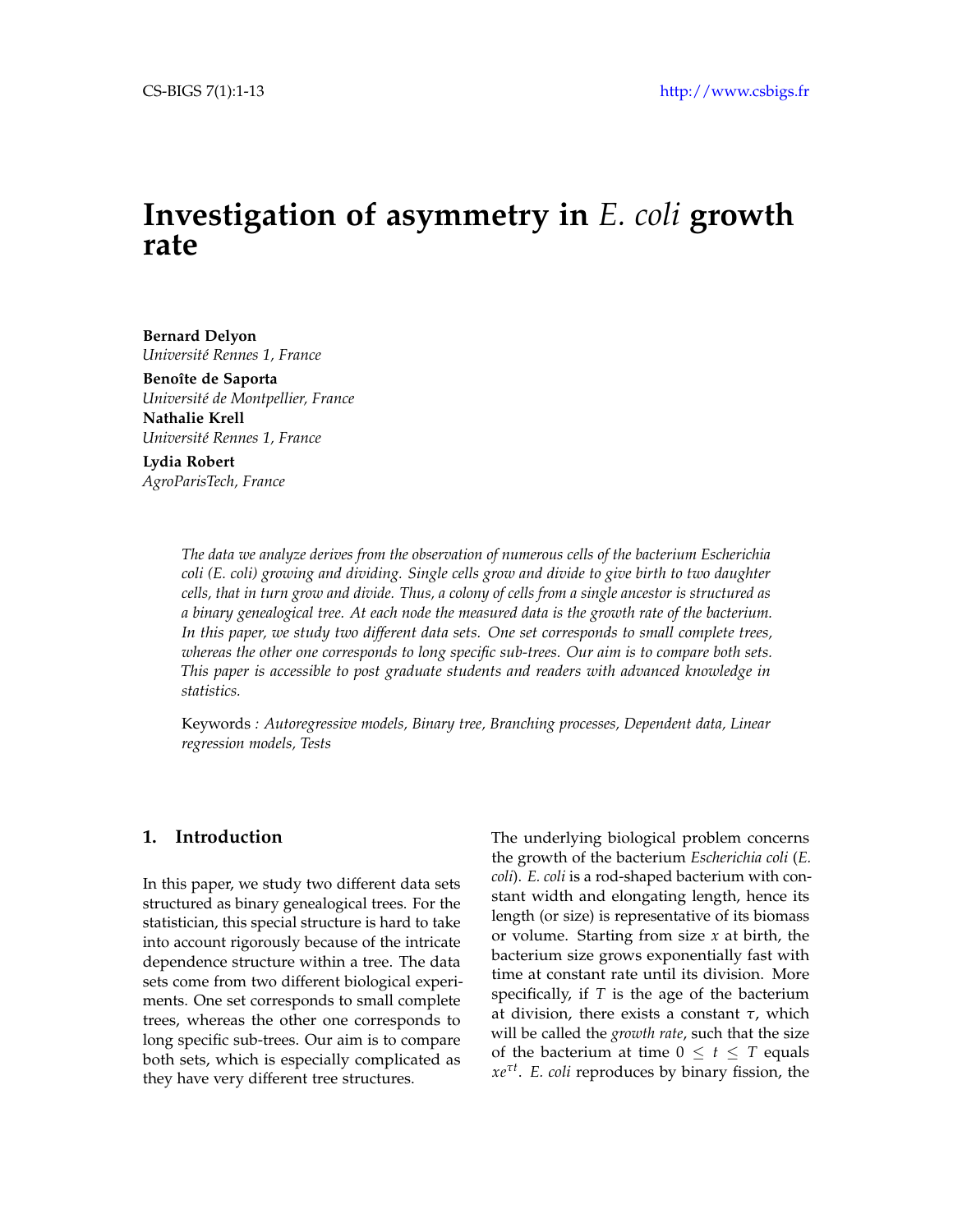mother cell giving birth to two virtually identical daughter cells. Because of this mode of reproduction, the observation of single cells growing and dividing for several generations produces data structured as binary genealogical trees. Single cells growth rate within such a genealogical binary tree is the variable of interest throughout this study.

From the statistical point of view, the main difficulty in treating such data is the dependence structure as a (possibly incomplete) binary tree. From the biological point of view, the main questions of interest are the following. Do sister cells, that are genetically identical, have the same growth rate? Is there a memory of the growth rate between mother and daughter cells? Does it also involve the grand-mother or higher ancestors? How can it be modeled?

Although two sister cells are clones with identical genetic material, asymmetry in *E. coli* division makes sense biologically. *E. coli* grows and reproduces by dividing roughly at its middle. Each cell has thus a new *pole* (created at the division of its mother) and an old one (one of the two original poles of its mother), see Figure  $1<sup>1</sup>$  $1<sup>1</sup>$  in [Stewart et al.](#page-12-0) [\(2005\)](#page-12-0). The cell that inherits the old pole of its mother is called the *old pole* cell, the other one is called the *new pole* cell. It is suspected that both cells inherit different material or material of different quality from their mother cell. Therefore, each cell has a *type*: old pole (O) or new pole (N) cell.

On experimental data, one usually does not know the type of the original cell and its two daughters at the root of the genealogy, but from generation 2 on, the type of each cell is known. For further generations, one can associate to one cell not only its type, but also the sequence of types of its ancestors, see Figure [1.](#page-1-1) The original ancestor is labelled 1 and the two daughters of cell *n* are labelled 2*n* for the new pole one and  $2n + 1$  for the old pole one. Therefore, even-labelled cells are type N and odd-labelled cells are type O and the whole sequence of types of their ancestors can be retrieved from the decomposition of their

label in base 2 (with 0 coding for N and 1 coding for O). For instance, cell number 19 is type NOO which means, it is type O, its mother is type O and its grand-mother is type N.

<span id="page-1-1"></span>

**Figure 1:** Cell division binary tree with the type of each cell

An interesting question is thus to find out whether the respective growth rate of sister cells are statistically different or not, and whether cells that have accumulated old poles

<span id="page-1-0"></span><sup>1</sup>Available at: [http://journals.plos.org/plosbiology/article/figure/image?size=medium&id=info:doi/10.1371/journal.](http://journals.plos.org/plosbiology/article/figure/image?size=medium&id=info:doi/10.1371/journal.pbio.0030045.g001) [pbio.0030045.g001](http://journals.plos.org/plosbiology/article/figure/image?size=medium&id=info:doi/10.1371/journal.pbio.0030045.g001)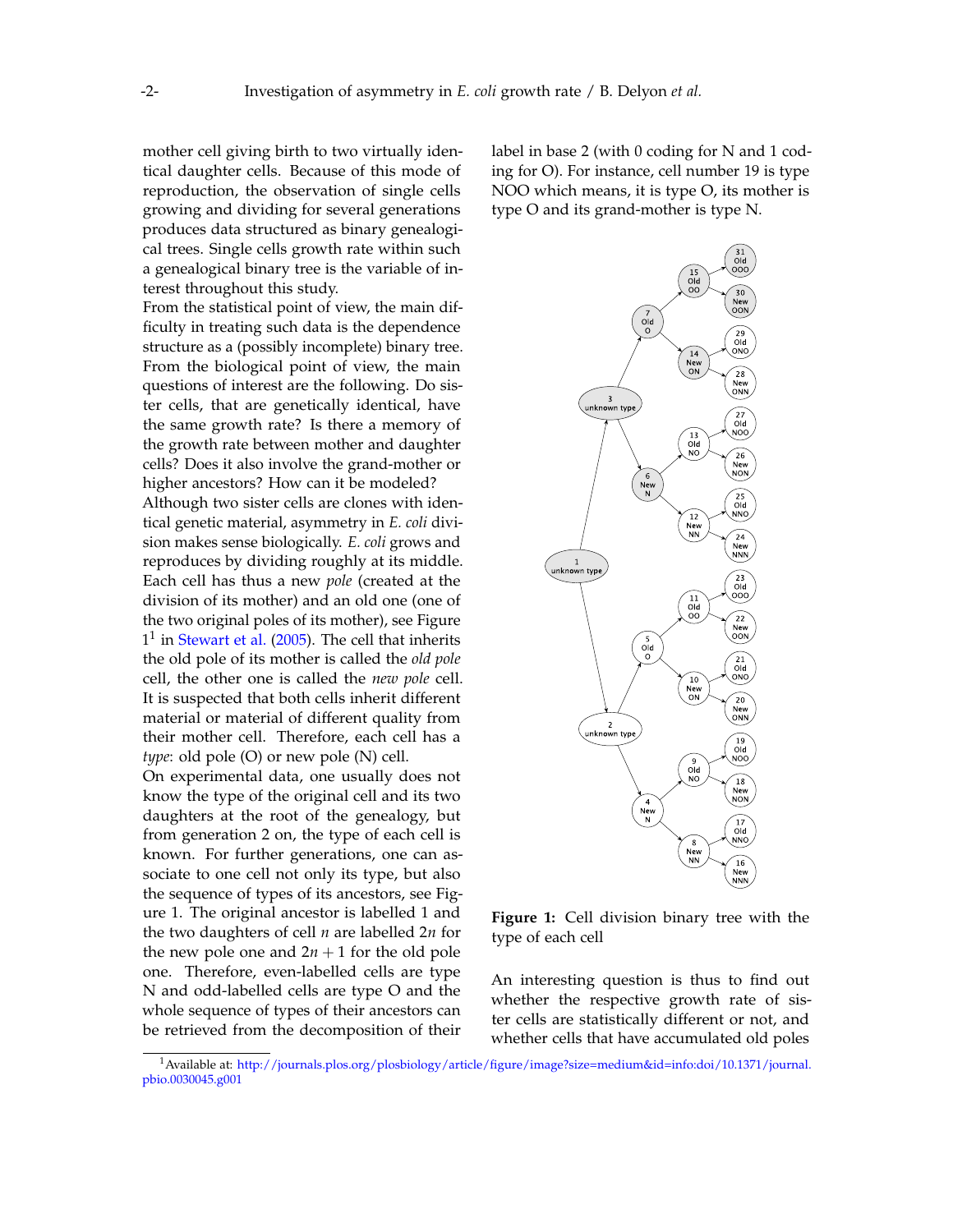along the divisions have a slower growth rate. The starting point of the present work is that the latter questions have seemingly opposite answers in the biological literature: in [Stewart](#page-12-0) [et al.](#page-12-0) [\(2005\)](#page-12-0), the growth rate of older cells is significantly slowed down, whereas in [Wang](#page-12-1) [et al.](#page-12-1) [\(2012\)](#page-12-1) it is stable. We provide the data sets from both of these papers, and our aim is to conduct a new statistical study of both data sets to investigate the behavior of the growth rate of *E. coli* and try to decide whether both experiments yield contradictory results or not. This paper is organized as follows. In Section [2,](#page-2-0) we describe in details the two data sets from [Stewart et al.](#page-12-0) [\(2005\)](#page-12-0) and [Wang et al.](#page-12-1) [\(2012\)](#page-12-1) and explain which statistical investigations have been conducted on each of them in papers from the literature. In Section [3](#page-4-0) we give the results of the new statistical experiments we conducted on these data sets. We present our conclusion in Section [4.](#page-10-0)

### <span id="page-2-0"></span>**2. Two tree-structured data sets**

We first describe the data sets from [Stewart](#page-12-0) [et al.](#page-12-0) [\(2005\)](#page-12-0) and [Wang et al.](#page-12-1) [\(2012\)](#page-12-1) and relevant literature.

#### *2.1. Data set from Stewart et al.*

The first data set comes from [Stewart et al.](#page-12-0) [\(2005\)](#page-12-0). The authors followed the growth of 94 microcolonies of *E. coli* cells by video-microscopy<sup>[2](#page-2-1)</sup>. Each recording starts with a single cell (randomly selected from previous colonies) and stops after 7 to 9 generations of new cells. From the images, they measured the growth rate of 22732 cells in 101 (possibly incomplete) genealogical binary trees as shown in Figure [1.](#page-1-1) The type of each cell is also known from generation 2 on, together with its complete lineage.

In [Stewart et al.](#page-12-0) [\(2005\)](#page-12-0), the authors conclude that *"the old pole is a significant marker for multiple phenotypes associated with aging, namely, decreased metabolic efficiency (reduced growth* *rate), reduced offspring biomass production, and an increased chance of death"*. They studied the average genealogical tree and all pairs of sister cells from generation 8 as if they were independent. More rigorous statistical studies, taking into account the dependencies induced by the tree structure, have been conducted in [Guyon](#page-11-0) [et al.](#page-11-0) [\(2005\)](#page-11-0); [Guyon](#page-11-1) [\(2007\)](#page-11-1); [de Saporta et al.](#page-11-2) [\(2011,](#page-11-2) [2012,](#page-11-3) [2014\)](#page-11-4). All those papers rely on the assumption of a tree-adapted autoregressive structure for the growth rate of daughter cells as a function of that of their mother, called Bifurcating Autoregressive model (BAR). All conclude that the asymmetry between the growth rate of sister cells is statistically significant.

The data is provided in the file data\_stewart.txt. Each line corresponds to a single cell. There are 22732 observed cells in 101 trees (some films have multiple trees). The recorded values are given in Table [1.](#page-2-2)

<span id="page-2-2"></span>**Table 1:** Recorded data for data set data\_stewart.txt.

| column | data                               |  |
|--------|------------------------------------|--|
| 1      | tree number                        |  |
| 2      | cell number within tree            |  |
| 3      | mother cell number                 |  |
| 4      | cell generation within tree        |  |
| 5      | mother cell generation             |  |
| 6      | cell growth rate                   |  |
| 7      | mother cell growth rate            |  |
| 8      | no of consecutive old poles        |  |
| 9      | no of consecutive new poles        |  |
| 10     | no cons. old poles for mother cell |  |
| 11     | no cons. new poles for mother cell |  |

Value −1 stands for not available. For instance, line 100 reads

1. 103. 51. 6. 5. 0.0348970 0.0368848 3. 0. 2. 0.

which means cell 103 from tree 1 is in genera-

<span id="page-2-1"></span><sup>2</sup>For a sample film see: [http://journals.plos.org/plosbiology/article/asset?unique&id=info:doi/10.1371/journal.pbio.](http://journals.plos.org/plosbiology/article/asset?unique&id=info:doi/10.1371/journal.pbio.0030045.sv001) [0030045.sv001](http://journals.plos.org/plosbiology/article/asset?unique&id=info:doi/10.1371/journal.pbio.0030045.sv001)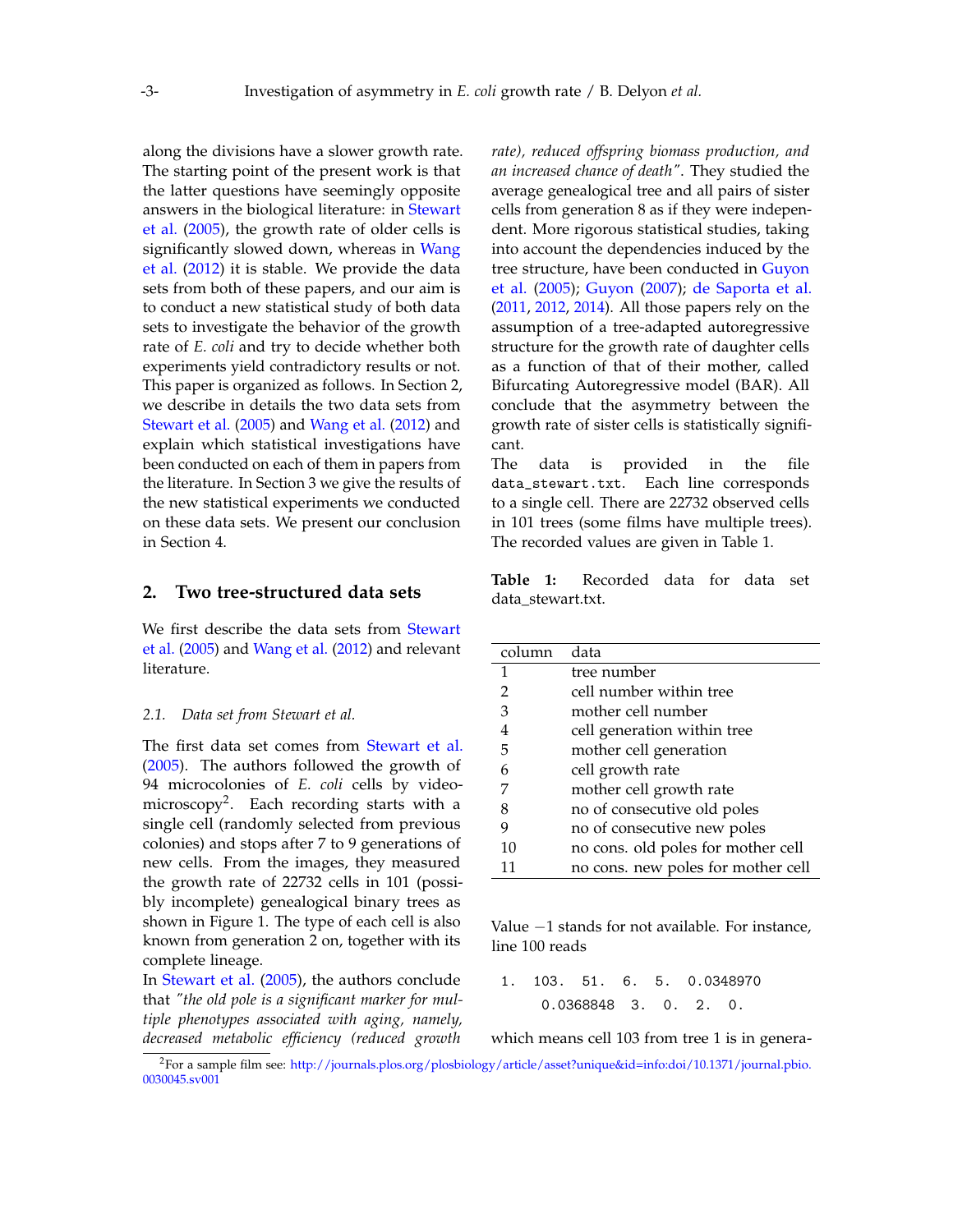tion 6, it has a growth rate of 0.0348970. It is an old pole cell and inherited 3 consecutive old poles (type NNOOO). Its mother is labelled 51 (note that  $103 = 2 \times 51 + 1$ ), it belongs to generation 5 ( $5 = 6 - 1$ ), its growth rate is 0.0368848, it is an old pole cell which inherited 2 consecutive old poles (type NNOO). The growth rates of tree 1 sorted by generation are presented in Figure [2.](#page-3-0)

<span id="page-3-0"></span>

Figure 2: Cell growth rates sorted by generation for Tree 1 in Stewart data set.

#### *2.2. Data set from Wang et al.*

The second data set is extracted from the richer data set [Wang et al.](#page-12-1) [\(2012\)](#page-12-1). The authors filmed and measured the growth and division of cells trapped in a channel, ensuring that the old pole daughter is always selected, see Figure  $1<sup>3</sup>$  $1<sup>3</sup>$  $1<sup>3</sup>$ in [Wang et al.](#page-12-1) [\(2012\)](#page-12-1). Only the cell cumulating successive old poles is observed, together with its sister. It corresponds to the grey cell subtree in Figure [1.](#page-1-1) Thus, the whole tree is not observed, but the observations can go on for a very large number of generations (up to 302). Unlike in [Stewart et al.](#page-12-0) [\(2005\)](#page-12-0), the cumulated old pole cells do not exhibit a reduced growth rate but a steady state of growth. The authors conclude that they have *"shown a striking constant growth rate of the mother cells of E. coli and*

*their immediate sister cells for hundreds of generations"*.

The distribution of the interdivision time of *E. coli* has been studied using the data set from [Wang et al.](#page-12-1) [\(2012\)](#page-12-1) in [Doumic et al.](#page-11-5) [\(2015\)](#page-11-5) and [Robert et al.](#page-11-6) [\(2014\)](#page-11-6) using a piecewise deterministic Markov process framework. In [Robert](#page-11-6) [et al.](#page-11-6) [\(2014\)](#page-11-6), the question is to determine which factor triggers division: the age or the size of the cell. It has been shown that the distribution of a bacterium life-time depending solely on its age does not match experimental data, while a distribution depending on size does fit the data. In [Doumic et al.](#page-11-5) [\(2015\)](#page-11-5) nonparametric statistical inference was also conducted on the experimental data to estimate the interdivision time distribution assuming division is size-dependent.

To our best knowledge, this data set has not been used yet to compare the growth rate of sister cells.

The data provided in the file data\_wang.txt. Each line corresponds to a single cell. There are 45255 observed cells in 224 channels. The recorded values are given in Table [2.](#page-3-2)

<span id="page-3-2"></span>**Table 2:** Recorded data for data set data\_wangt.txt.

| column | data                               |  |  |
|--------|------------------------------------|--|--|
| 1      | tree number                        |  |  |
| 2      | cell generation within tree        |  |  |
| 3      | mother cell generation             |  |  |
| 4      | cell growth rate                   |  |  |
| 5      | mother cell growth rate            |  |  |
| 6      | No of consecutive old poles        |  |  |
| 7      | No of consecutive new poles        |  |  |
| 8      | No cons. old poles for mother cell |  |  |
|        | No cons. new poles for mother cell |  |  |

We did not include the cell numbers in the trees as they grow exponentially and can be retrieved from the generation number and the type. Value −1 stands for not available. For

<span id="page-3-1"></span><sup>3</sup> Available at: [http://www.ncbi.nlm.nih.gov/pmc/articles/PMC2902570/figure/F1/.](http://www.ncbi.nlm.nih.gov/pmc/articles/PMC2902570/figure/F1/) For a sample film, see: [http:](http://www.ncbi.nlm.nih.gov/pmc/articles/PMC2902570/bin/NIHMS203820-supplement-03.mp4) [//www.ncbi.nlm.nih.gov/pmc/articles/PMC2902570/bin/NIHMS203820-supplement-03.mp4](http://www.ncbi.nlm.nih.gov/pmc/articles/PMC2902570/bin/NIHMS203820-supplement-03.mp4)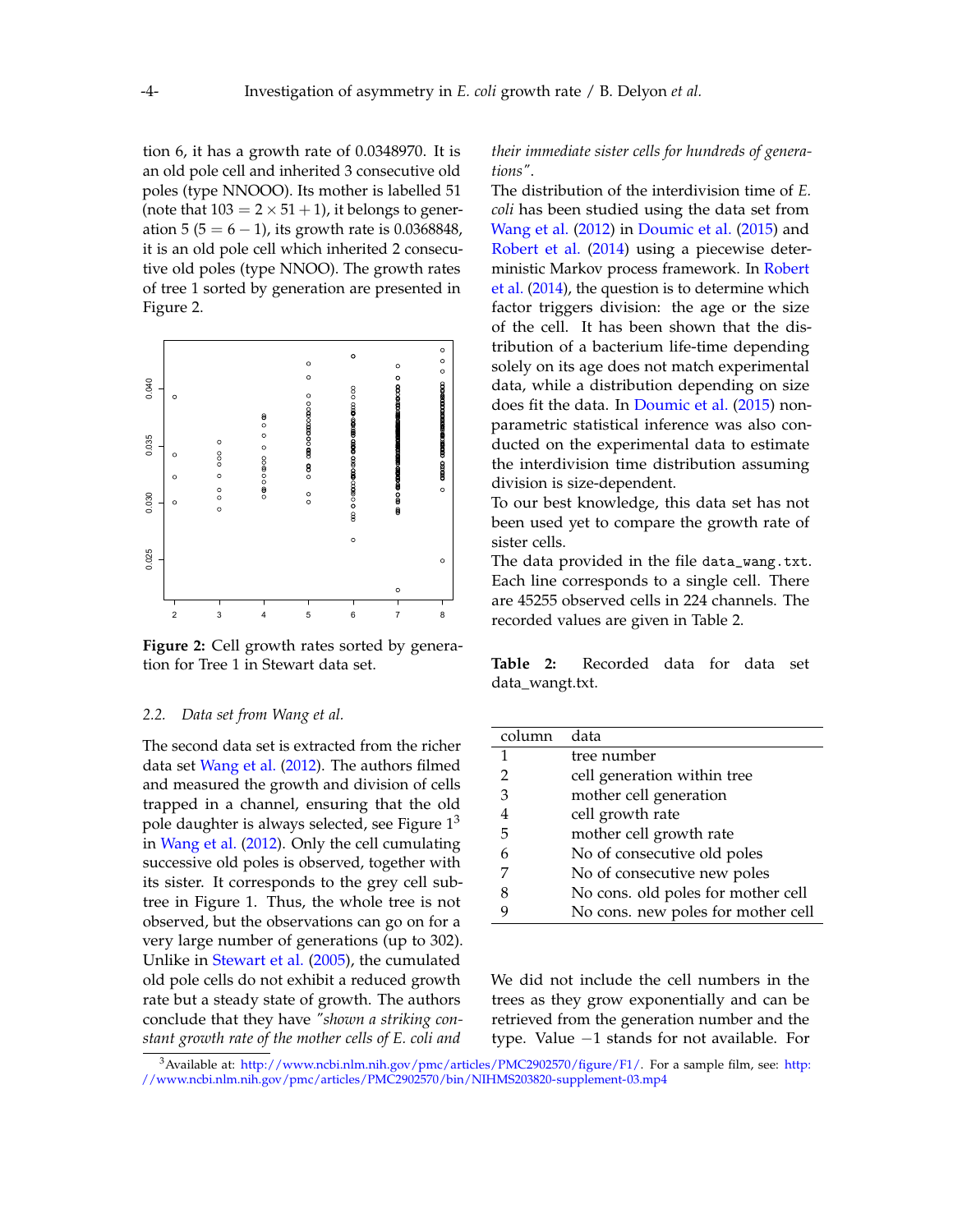instance, line 100 reads

$$
1. \quad 50. \quad 49. \quad 0.0337894
$$
  

$$
0.0303264 \quad 0. \quad 1. \quad 49. \quad 0.
$$

which means cell number  $2^{51} - 2$  from tree 1 is in generation 50, it has a growth rate of 0.0337894. It is a new pole cell. Its mother is labelled 2 $^{50}$  – 1, it belongs to generation 49, its growth rate is 0.0303264, it is an old pole cell which inherited 49 consecutive old poles. Note that in this data sets, old pole cells have cumulated at least, as many old poles as the rank of their generation and new pole cells always have an old pole cell mother. The growth rates of tree 1 sorted by generation are presented in Figure [3.](#page-4-1)

<span id="page-4-1"></span>

Figure 3: Cell growth rates sorted by generation for Tree 1 in Wang data set.

#### *2.3. Comparison of data sets*

The main difficulty for analyzing these data sets lies in the special dependence structure coming from the genealogical trees. To take this into account, one may use the BAR model from [Guyon et al.](#page-11-0) [\(2005\)](#page-11-0); [Guyon](#page-11-1) [\(2007\)](#page-11-1); [de Saporta et al.](#page-11-2) [\(2011,](#page-11-2) [2012,](#page-11-3) [2014\)](#page-11-4). Indeed, it has been successfully applied to the first data set. However, in the first set, one observes (almost) complete short trees, whereas on the second one, one observes very long comb-like lineages. This structure does not fit into the admissible observation framework of [de Saporta](#page-11-2) [et al.](#page-11-2) [\(2011,](#page-11-2) [2012,](#page-11-3) [2014\)](#page-11-4) because it involves a critical Galton-Watson observation tree, where individuals of type O always have 2 offspring, and individuals of type N always have no offspring. More generally, as the observed trees in both sets have a very different shape, one cannot run the same statistical procedure on both sets, making their comparison more intricate. Last, but not least, as often with biological data, both sets are very noisy. A qualitative study may therefore be more informative than a quantitative one.

The rest of this paper presents our new investigation of both data sets, the main aim being to investigate asymmetry and decide whether they lead contradictory conclusions or not.

## <span id="page-4-0"></span>**3. New investigation of data sets**

#### *3.1. Preprocessing of raw data, Wang data set*

The first difference between both data sets is that for Stewart's data, we directly received the growth rate of each cell, whereas for Wang's data, we had access to raw data of cell lengths along time and explained and computed the growth rates from an exponential regression, as presented in the introduction. When the whole life of the cell from birth to division is not observed (typically for the first and last cells in a given channel), the computation is impossible, thus we attributed the value  $-1$ . We did the same when some recorded length are negative. Otherwise, we provide the raw results, including possibly negative growth rates. We first tried to work on the raw growth rates but we have quickly realized that there were too many aberrant data. Thus we developed a preprocessing based of the following observations, see Figure [4:](#page-5-0)

- 1. some trees are globally aberrant (b),
- 2. some trees are globally good with a chaotic ending probably due to filamentation (c,d),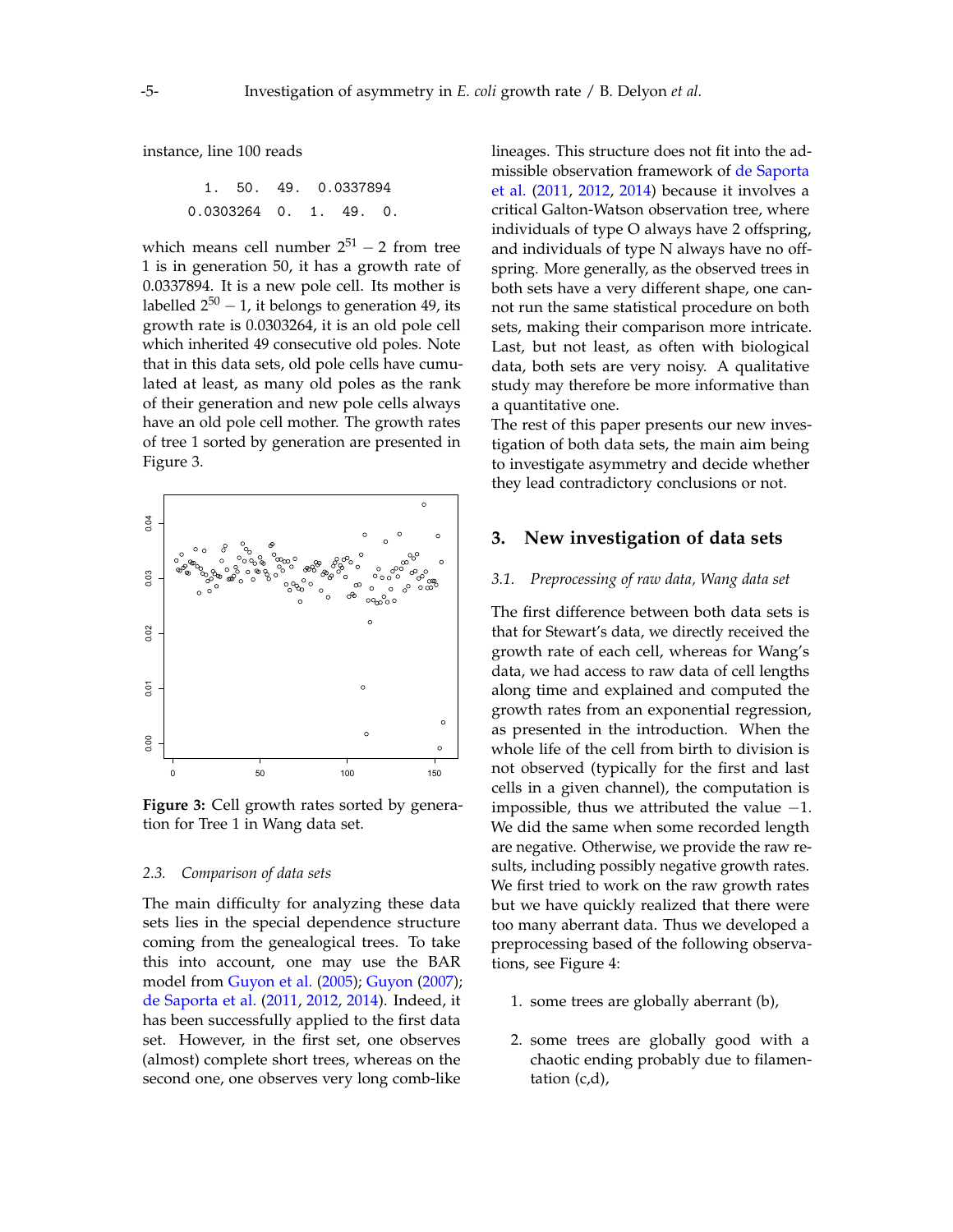3. some trees are globally good with a few aberrant measures of growth rates (a).

This led us to remove aberrant trees and to mark cells with an outlying growth rate as aberrant (growth rate value set to −1). It appears that filamenting cells are automatically marked as aberrant by this procedure. Here is our detailed procedure.

#### **Steps for preprocessing Wang data**

- 1. Remove trees smaller that 20 generations.
- 2. Remove aberrant trees on a criterion based on a comparison between the distribution of growth rates within this tree and the global distribution of growth rate for the whole data set:
	- (a) compute robust estimates for mean *m* and variability *σ* of growth rates over all remaining trees, using R functions mean(.,trim=.05) and mad(.);
	- (b) for each tree, compute its mean growth rate *m<sup>t</sup>* (usual mean), and remove the tree if  $|m_t - m| > \sigma$ .
- 3. For each remaining tree:
	- (a) compute the median growth rate of old pole cells, *m<sup>O</sup>* and of new pole cell, *mN*;
	- (b) mark each old pole cell whose growth rate is outside  $[m<sub>O</sub> - 3*$  $\sigma$ ,  $m_O + 3 * \sigma$  as outlier;
	- (c) mark each new pole cell whose growth rate is outside  $[m_N - 3]$  $\sigma$ ,  $m_N + 3 * \sigma$  as outlier.

#### *3.2. BAR model*

Our first idea to compare both sets was to fit a BAR model to Wang's data set, and compare with [de Saporta et al.](#page-11-4) [\(2014\)](#page-11-4) where the BAR model is fitted to Stewart's data. It is especially appealing as the BAR model can account for a steady growth rate for the cumulative old pole lineage in the long run.

<span id="page-5-0"></span>

**Figure 4:** Growth rate (*y*-axis) vs generation number (*x*-axis) of old pole cells, for four trees from the Wang data set.

The first difficulty stems from the special comblike structure of Wang's data trees. As explained in a previous section, it corresponds to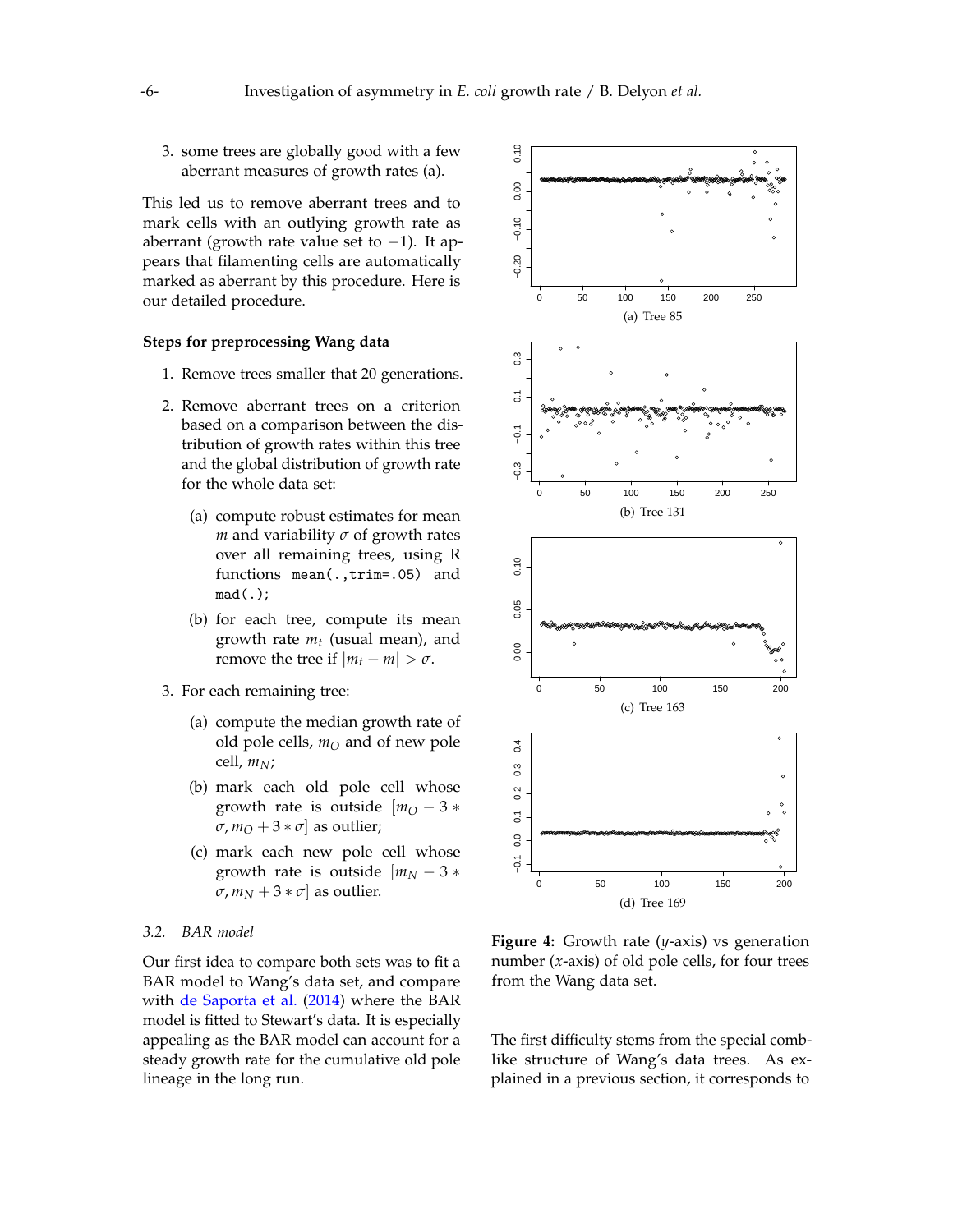critical Galton-Watson observation trees, thus existing results from the literature cannot be applied. However, one can readily use similar ideas as in [de Saporta et al.](#page-11-4) [\(2014\)](#page-11-4) to propose an estimator with good convergence properties (that will not be detailed here).

Let  $X_{i,k}$  be the growth rate of cell number  $k$  in tree number *j*, with the numeration explained in the introduction and on Figure [1.](#page-1-1) The asymmetric BAR model is an autoregressive model defined as follows:  $X_{i,1}$  is arbitrary and for  $k \geq 1$ , one has

$$
X_{j,2k} = a_0 + b_0 X_{j,k} + \varepsilon_{j,2k},
$$
  

$$
X_{j,2k+1} = a_1 + b_1 X_{j,k} + \varepsilon_{j,2k+1},
$$

where  $(\varepsilon_{j,k})$  is a noise sequence and  $\theta =$  $(a_0, b_0, a_1, b_1)$  parameters to be estimated. In order to take into account possibly missing data (in our example, they will mostly correspond to deleted aberrant values), we introduce the observation process  $(\delta_{j,k})$  defined by  $\delta_{j,k} = 1$ if the growth rate of cell *k* from tree number *j* is available (i.e. not set at  $-1$ ),  $\delta_{i,k} = 0$  otherwise. The mean-squares estimator of *θ*, taking into account all the data from the *m* trees up to generation *n* is given by

$$
\widehat{\theta}_n = \begin{pmatrix}\n\widehat{a}_{0,n} \\
\widehat{b}_{0,n} \\
\widehat{a}_{1,n}\n\end{pmatrix}
$$
\n
$$
= S_n^{-1} \sum_{j=1}^m \sum_{\ell=0}^{n-1} \begin{pmatrix}\n\delta_{j,2h_\ell} \delta_{j,h_\ell} X_{j,2h_\ell} \\
\delta_{j,2h_\ell} \delta_{j,h_\ell} X_{j,h_\ell} X_{j,2h_\ell} \\
\delta_{j,2h_\ell+1} \delta_{j,h_\ell} X_{j,2h_\ell+1} \\
\delta_{j,2h_\ell+1} \delta_{j,h_\ell} X_{j,h_\ell} X_{j,2h_\ell+1}\n\end{pmatrix}
$$

with  $h_{\ell} = 2^{\ell+1} - 1$  and where the normalizing matrix is given by

$$
S_n = \left(\begin{array}{cc} S_n^0 & 0 \\ 0 & S_n^1 \end{array}\right),
$$

and for  $i \in \{0, 1\}$ 

$$
S_n^i = \sum_{j=1}^m \sum_{\ell=0}^{n-1} S_{j,\ell}^i,
$$
  
\n
$$
S_{j,\ell}^i = \begin{pmatrix} \delta_{j,2h_\ell+i}\delta_{j,h_\ell} & \delta_{j,2h_\ell+i}\delta_{j,h_\ell}X_{j,h_\ell} \\ \delta_{j,2h_\ell+i}\delta_{j,h_\ell}X_{j,h_l} & \delta_{j,2h_\ell+i}\delta_{j,h_\ell}(X_{j,h_\ell})^2 \end{pmatrix}.
$$

Note that only the growth rate of cells from the comb-like subtree are taken into account, as they are the only available data in this case, i.e. cells labelled  $2^n - 1$  and  $2^n - 2$  according to the numeration described in the introduction. It can be shown with similar techniques as in [de Saporta et al.](#page-11-4) [\(2014\)](#page-11-4) that under mild assumptions on the noise and observation sequences, this estimator is convergent and asymptotically normally distributed. We obtain the estimation results given in Table [3.](#page-6-0)

<span id="page-6-0"></span>**Table 3:** Estimated parameters for the BAR model, Wang data, *n* = 302, *m* = 224.

|                                                                                                                 | Estimation | 95% confidence interval |
|-----------------------------------------------------------------------------------------------------------------|------------|-------------------------|
|                                                                                                                 | 0.0304     | [0.0200; 0.0410]        |
|                                                                                                                 | 0.0664     | $[-0.4652; 0.5980]$     |
|                                                                                                                 | 0.0281     | [0.0178; 0.0385]        |
| $\begin{matrix}\widehat{\hat{a}}_{0,n}\\ \widehat{b}_{0,n}\\ \widehat{a}_{1,n}\\ \widehat{b}_{1,n}\end{matrix}$ | 0.0994     | $[-0.3194; 0.5182]$     |

The estimated variance of the noise sequence is very high (about .5) compared to the magnitude of the data, leading to wide confidence intervals. In particular, as 0 belongs to the confidence intervals of  $b_{0,n}$  and  $b_{1,n}$  (refer to Table [3\)](#page-6-0) one cannot assert that the autoregressive structure is relevant, and we cannot rely on this model to test the symmetry of old and new pole cells.

How to deal with the high level of noise is an important question for this data set. We tried imputation methods for missing values due to aberrant marking, but it appeared that this introduced a strong bias in the tests. We observed that the analysis was very sensitive to the choice of the imputation method, thus we gave up the idea and went on working with uncorrected non aberrant data.

#### *3.3. Memory from the mother and higher ancestors, Wang data set*

For each tree, we selected the old cell branch (upmost branch in Figure [1\)](#page-1-1) and we fit an additive regression model explaining the growth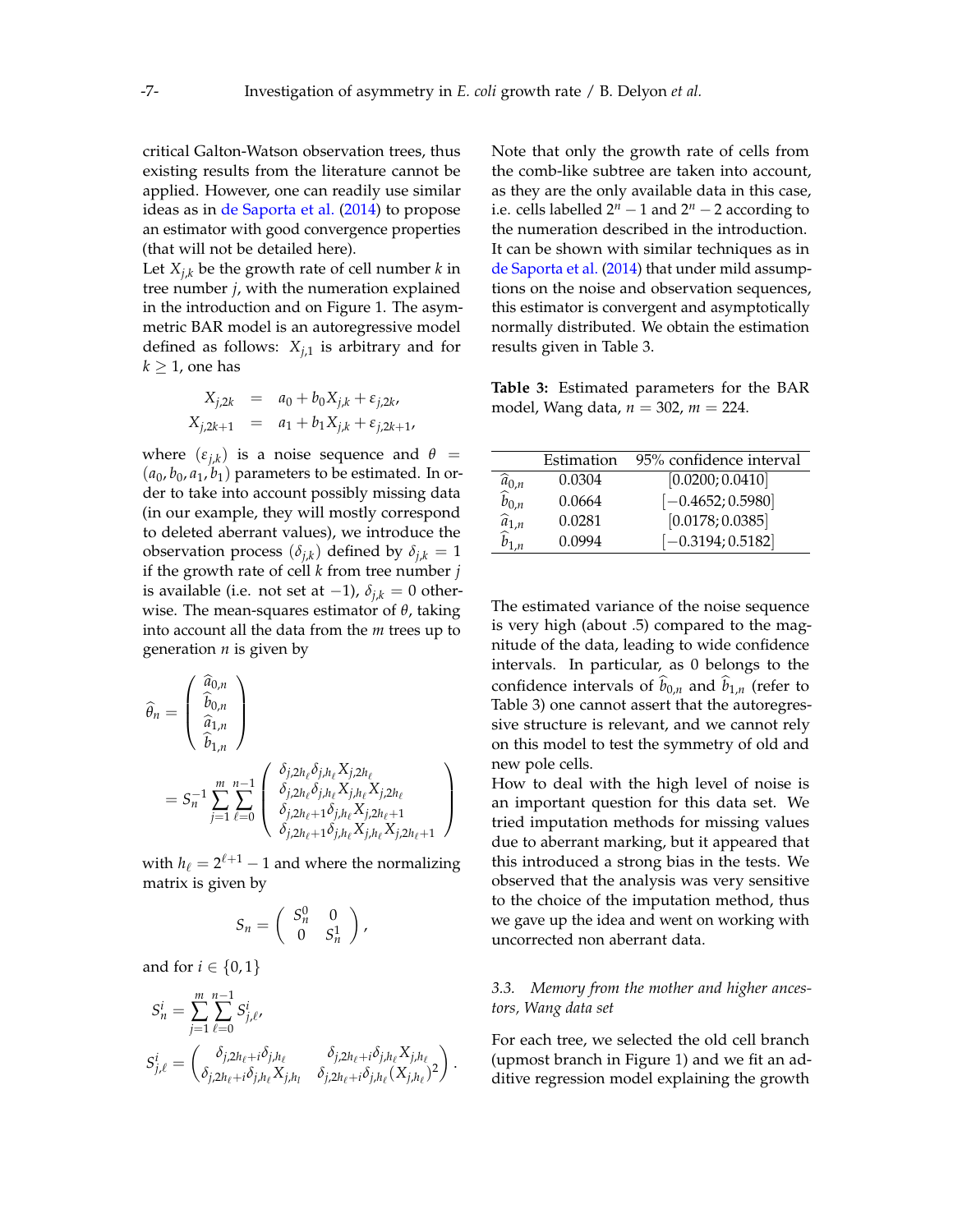rate of a cell with the one of its mother and the one of its grand mother

$$
r_n = \beta_m m_n + \beta_g g_n + \beta_0 + e_n \qquad (1)
$$

where

- *r<sup>n</sup>* is the growth rate of the *n*-th generation cell (*X*<sup>2</sup> *<sup>n</sup>*+1−<sup>1</sup> with previous notation),
- $m_n$  is the growth rate of its mother (*X*<sup>2</sup> *<sup>n</sup>*−1),
- *g<sup>n</sup>* is the growth rate of its grand mother  $(X_{2^{n-1}-1})$
- *e<sup>n</sup>* the prediction error.

The triple ( $\beta_0$ ,  $\beta_m$ ,  $\beta_g$ ) depends on the tree. The R command is lm(rate∼ratemo+rategdmo). Histograms of p-values for the significance of the mother coefficient  $\beta_m$  (a) and for the grand mother coefficient  $\beta_g$  (b) are plotted in Figure [5.](#page-7-0) See reference [Murdoch et al.](#page-11-7) [\(2008\)](#page-11-7) for the interpretation of histograms of *p*-value.

<span id="page-7-0"></span>



<span id="page-7-2"></span>We conclude that the effect of the grand mother is not significant. The coefficient *β<sup>m</sup>* is significantly positive with a value around 0.3.

## *3.4. Comparison of old pole and new pole statistics, both sets*

As it is not possible to compare the BAR model for both data sets, we turned to more basic tools to compare the influence of the mother and higher ancestors on the growth rate of a given cell. Here again, as both data sets do not have the same structure, one cannot run the exact same experiments on both sets. Recall that asymmetry is already proved rigorously for Stewart's data.

The authors in [Stewart et al.](#page-12-0) [\(2005\)](#page-12-0) averaged and normalized the growth rate data within each generation and each tree (combined with another indicator of distance to the edge of the microcolony) to obtain their Figure  $3^4$  $3^4$  showing a linear increase (respectively decrease) for the mean normalized growth rate of cells with cumulated consecutive new poles (respectively cumulated consecutive old poles). Although the lower generations contain significantly fewer individuals than higher generations and cells with an identical number of cumulated old/new poles can exist within the same genealogical tree, we used the same approach to try to find out how many new poles it requires to obtain a rejuvenated cell (with respect to its growth rate).

We averaged the growth rates of cells within the same generation of the same tree (irrespectively of the edge distance), and normalized the growth rate of each cell with the corresponding average. Then we computed the mean growth rate over all normalized cells that have cumulated *n* new poles or *n* old poles (for  $1 \le n \le 7$ ).

The results are given on Figure [6](#page-8-0) (a), circles correspond to cumulated new-pole cells and stars to cumulated old-pole cells. This figure corresponds to Figure 3 in [Stewart et al.](#page-12-0) [\(2005\)](#page-12-0). Then we compared the mean of all new-pole

<span id="page-7-1"></span><sup>4</sup>Available at [http://journals.plos.org/plosbiology/article/figure/image?size=large&id=info:doi/10.1371/journal.pbio.](http://journals.plos.org/plosbiology/article/figure/image?size=large&id=info:doi/10.1371/journal.pbio.0030045.g003) [0030045.g003](http://journals.plos.org/plosbiology/article/figure/image?size=large&id=info:doi/10.1371/journal.pbio.0030045.g003)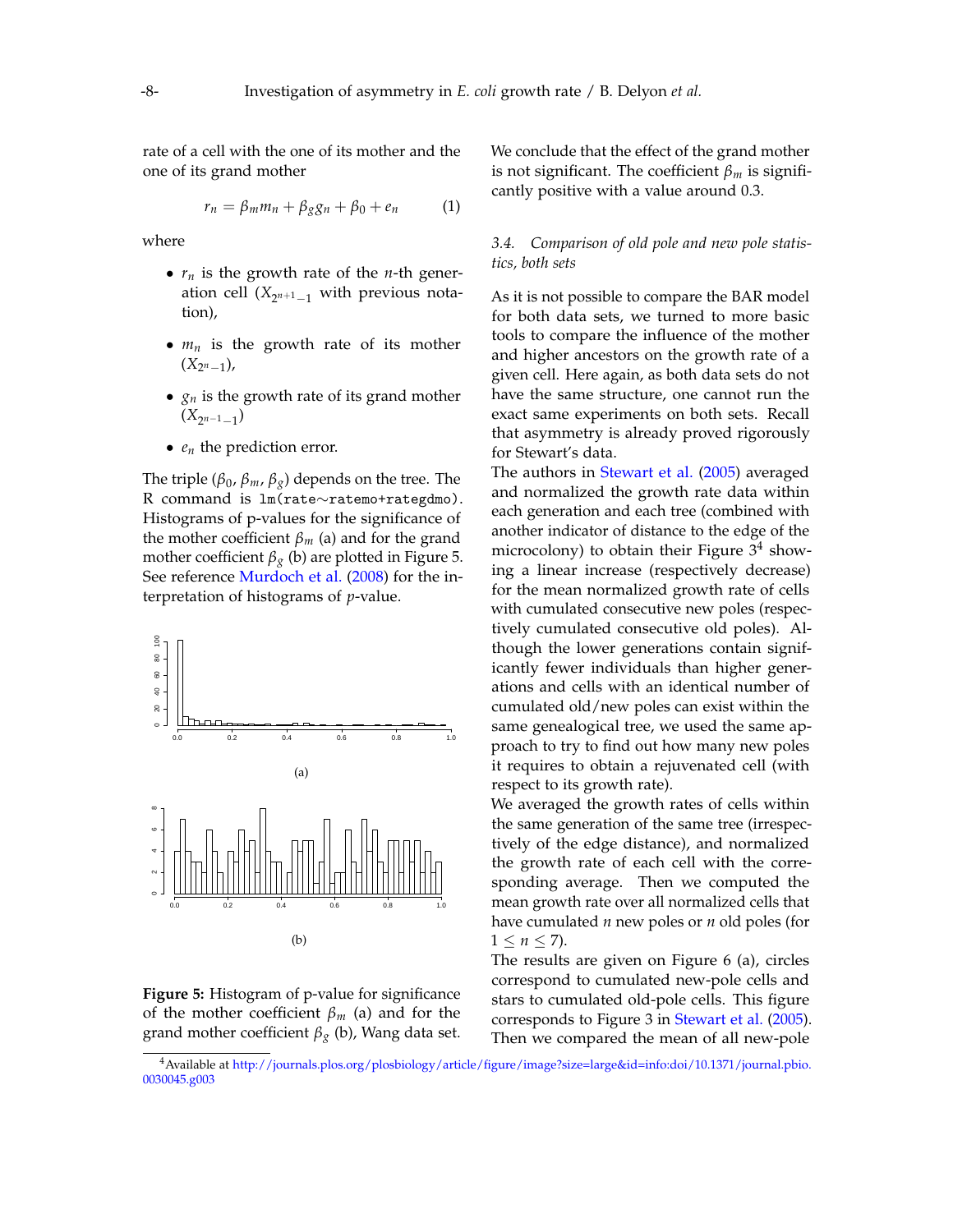cells which mother cumulated *n* old poles, and old-pole cells which mother cumulated *n* new poles (for  $1 \le n \le 6$  $1 \le n \le 6$ ), see Figure 6 (b), circles correspond to new-pole cells with cumulated old-pole mother and stars to old-pole cells with cumulated new-pole mother. The scales of both figures are the same to make visual comparison easier. The linear regression slope coefficients are respectively 4.4% for the new pole cells and −1.1% for the old pole ones in Figure [6](#page-8-0) (a), 0.1% for the new pole cells and −0.5% for the old pole ones in Figure [6](#page-8-0) (b).

One can conclude that one new pole is enough to *forget* an accumulation of old poles and similarly one old pole is enough to forget an accumulation of new poles.

As regards Wang's data, we compared the mean growth rate of new pole and old pole cells as well as mother-daughter correlation. More specifically, we found out the following.

- 1. Student test for comparison of the mean of the growth rate of old pole cells and of new pole cells yields a p-value  $< 10^{-16}$ , and 1% confidence intervals for mean growth rates are: [0.0309, 0.0310] for old pole cells and [0.0319, 0.0320] for new pole cells.
- 2. Regarding the daughter mother correlation, we have computed one confidence interval for the overall correlation between the growth rate of old pole daughters and their mothers', and another one for new pole daughters and their mothers': 1% confidence intervals for correlation between growth rates of new pole daughters and that of their mother is  $[0.085, 0.123]$ , the same for old pole cells is  $[0.125, 0.160]$ .

A significant difference thus holds for the mean as well as for the correlation with the mother cell for old pole and new pole sister cells.

We have also plotted, in Figure [7,](#page-9-0) a histogram of regression coefficients (w.r.t. mother's growth rate) in both cases, corresponding to coefficients  $β<sub>m</sub>$  in Equation [\(1\)](#page-7-2) with  $β<sub>g</sub>$  set to 0. The difference in not clear, but it seems that in the case of old poles, the dispersion is smaller.

#### *3.5. Stationarity, both sets*

We then investigated the stationarity of the growth rate in the data.

<span id="page-8-0"></span>

**Figure 6:** Mean normalized growth rate within generations and trees for cells that have cumulated (a) *n* consecutive new poles (circles) or *n* consecutive old poles (stars) for  $1 \le n \le 7$ ; (b) 1 new pole after *n* consecutive old poles (circles), 1 old pole after *n* consecutive new poles (stars), for  $1 \le n \le 6$ , Stewart data set.

The two datasets correspond to different experimental procedures, therefore creating potential differences in the initial physiological state of the cellls. In [Stewart et al.](#page-12-0) [\(2005\)](#page-12-0), the initial cells were picked at random from a population growing in a liquid medium and then plated on a solid medium, where it grew and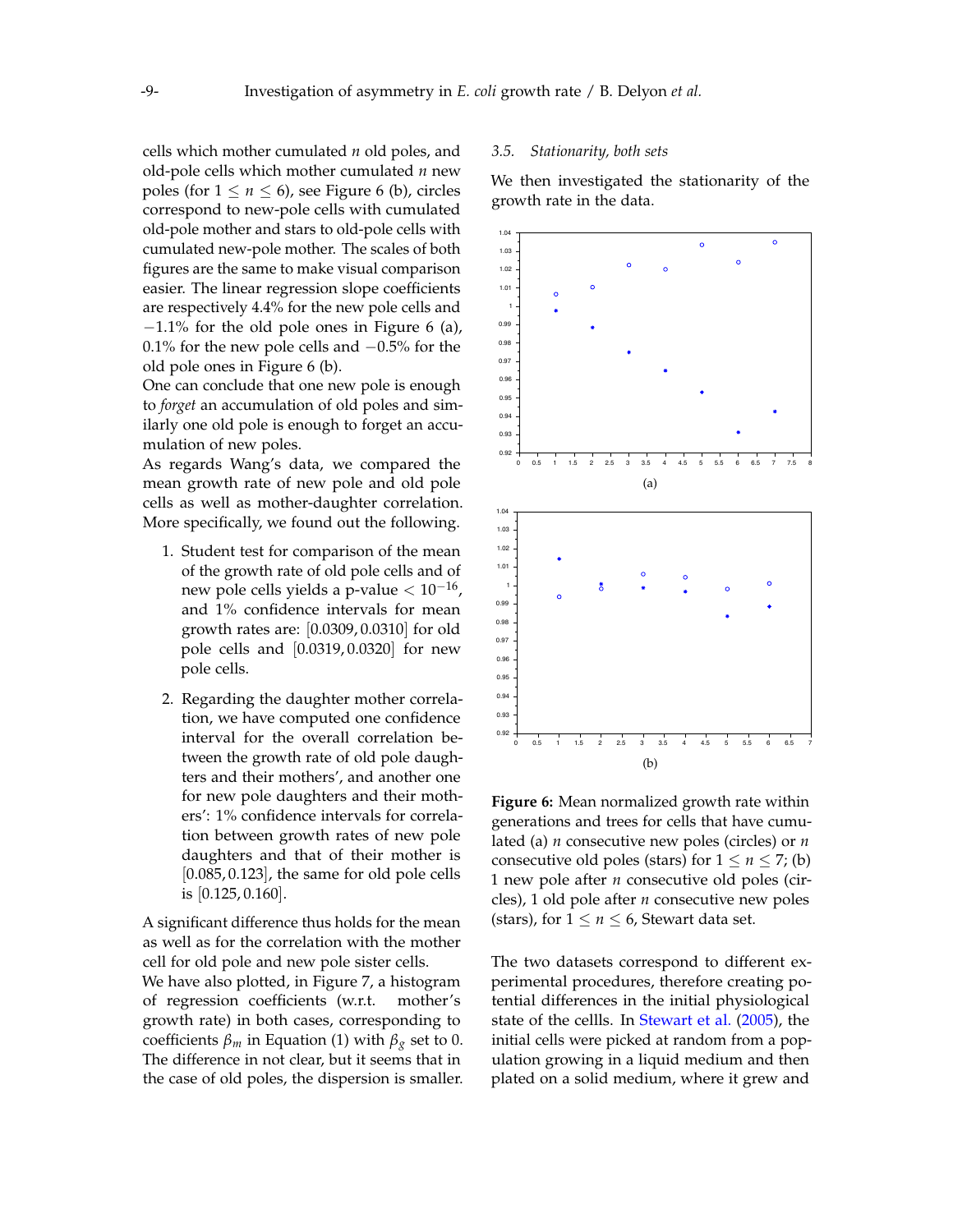divided to form microcolonies. The cells undergo a plating stress when placed on the solid medium, which is well known by biologists, see e.g. [Rolfe et al.](#page-12-2) [\(2012\)](#page-12-2) and [Cuny et al.](#page-11-8) [\(2007\)](#page-11-8). This leads to a transient phase of reduced growth rates in the first generations, see Figures [8](#page-9-1) and [9.](#page-9-2)

<span id="page-9-0"></span>

**Figure 7:** Histogram of regression coefficients  $\beta_m$ , for new poles cells (a) and for old poles cells (b), Wang data set.

<span id="page-9-1"></span>

**Figure 8:** Box plots of growth rates for cells in generations 2 to 8, Stewart data set.

In [Wang et al.](#page-12-1) [\(2012\)](#page-12-1), on the contrary, the first generations of cells were removed, so that only a steady state is observed, see Figure [10](#page-10-1) which

is the counterpart of Figure [8](#page-9-1) and presents boxplots of the growth rates of cells for Wang's data for generations 2, 3, 4, 5, 10, 20, 30, 40, 50, 100 and 200.

<span id="page-9-2"></span>

**Figure 9:** Histogram of growth rates for cells in generations 2 (a),  $5$  (b) and 8 (c), Stewart data set.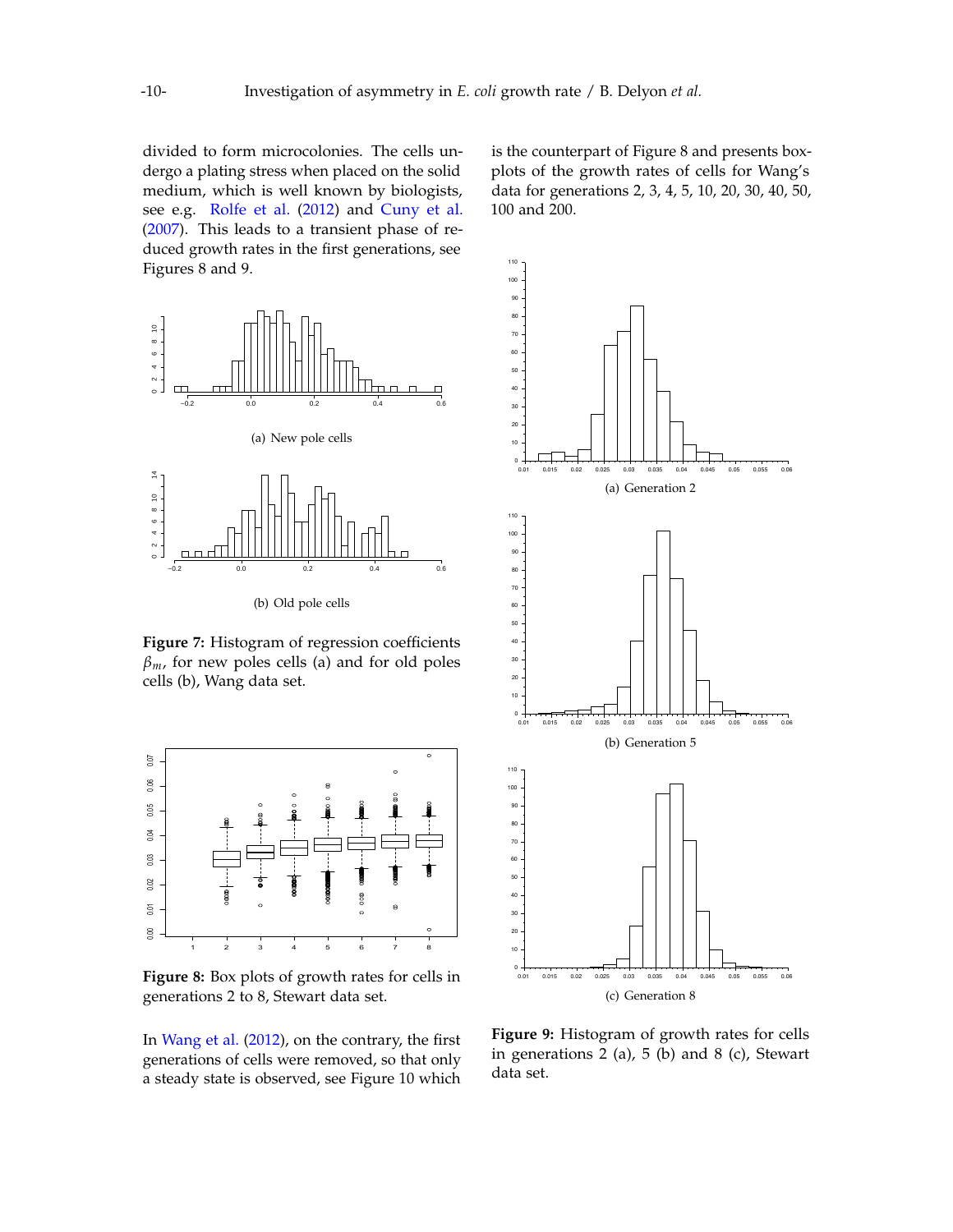For Wang's data set, one can be a bit more precise regarding stationarity for the cumulated old pole lineage. We implemented the following procedure (on old pole cells only):

<span id="page-10-1"></span>

**Figure 10:** Box plots of growth rates for cells in generations 2, 3, 4, 5, 10, 20, 30, 40, 50, 100 and 200, Wang data set. Outliers (growth rate negative or larger than 0.08) are excluded for clarity.

- 1. For each tree
	- (a) The residuals of an  $ARMA(1,1)$ model are computed.
	- (b) These residuals are split first half / second half
	- (c) A Kolmogorov test (R command ks.test) is used for comparison of distributions of the subseries.
- 2. We plot in Figure [11](#page-10-2) an histogram of the p-values.

<span id="page-10-2"></span>

**Figure 11:** P-values for the Kolmogorov test of stationarity, Wang data set.

Lets us explain our motivation for the first step. In order to use the right threshold in the Kolmogorov test, we need in theory the data to be independent. Assuming that the growth rate is an AR(1) process, and that the data are noisy observations of the growth rate, we get indeed an ARMA(1,1) process. Steps 2 and 3 are standard. Concerning step 4, under *H*<sup>0</sup> (stationarity), the p-values are uniformly distributed, and else, they are more concentrated around 0.

We see on Figure [11](#page-10-2) a uniform distribution of the p-values, which is characteristic of the non-significance of the hypothesis of different distributions. We obtain the same conclusion if we replace the Kolmogorov test with a Student test (change ks.test into t.test).

## <span id="page-10-0"></span>**4. Conclusion**

In these two data sets we made efforts to take into account the tree structure of the data. We tried different statistical procedures that can be summed up as follows.

**Wang data.** Because of the simple structure of this data set, each tree is here just the grey subtree in Figure [1.](#page-1-1) We have tried dynamical models in which the growth rate of a cell may have a multi-generation memory, with coefficients possibly dependent on the tree (mixed effects). We did not find a significant improvement over the simplest model where the rate of a cell depends only on the one of its mother, and that of the grand mother has no significant influence. We found that

- 1. the old pole cell growth rate is significantly more correlated to its mother than the new pole cell growth rate;
- 2. the mean old pole cell growth rate is significantly smaller than the mean new pole cell growth rate;
- 3. the stationarity cannot be rejected.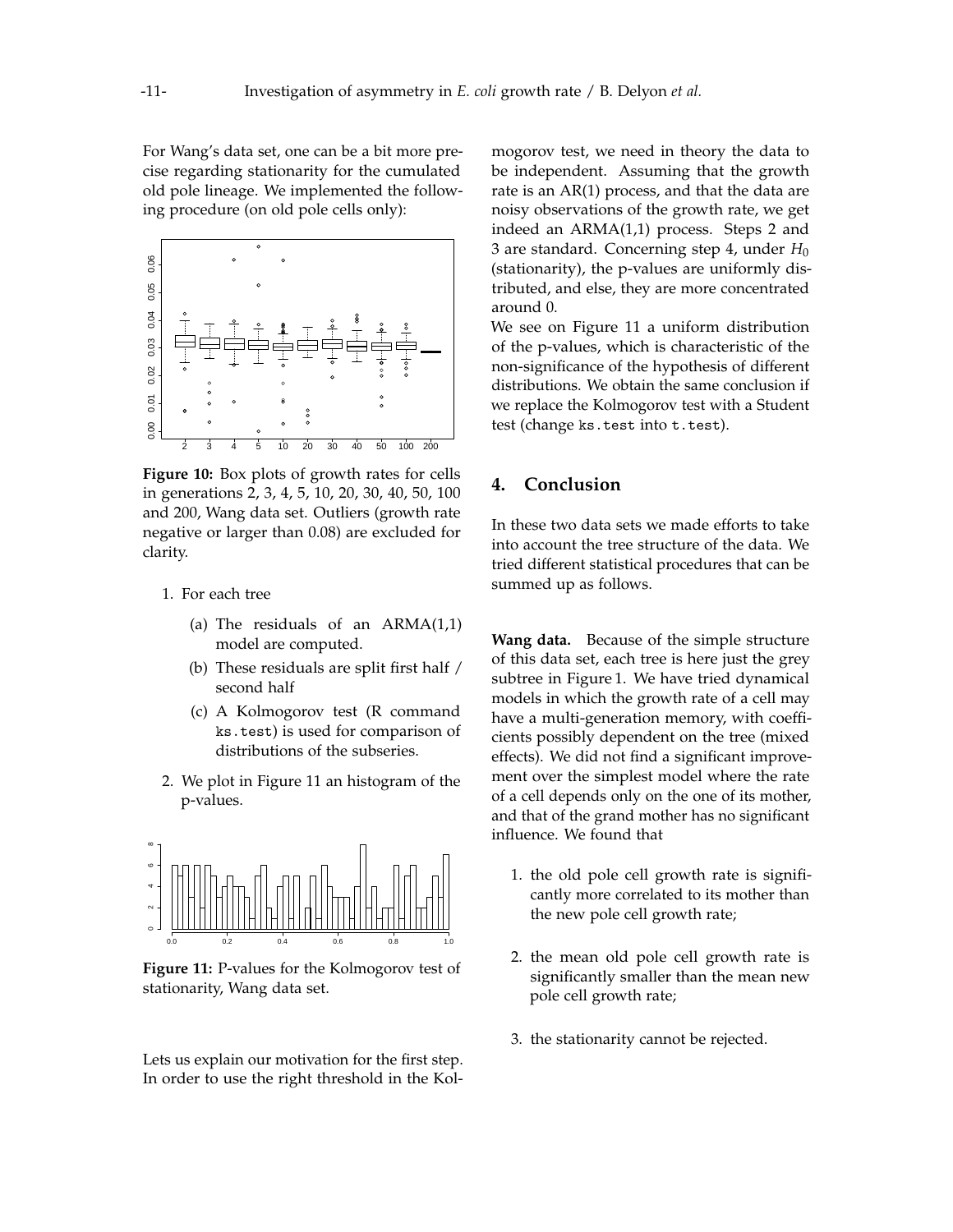**Stewart data.** The tree structure induces dependency in the data which we have take into account in our testing procedures. It is established in the literature that old pole and new pole cells have significantly different growth rates on this data set. In addition, we found the following.

- 1. There is no stationarity of the growth rate across generations. This means that the initial stress of the experiment has not the time to vanish during only the first 9 generations.
- 2. The most relevant factor is the the number of generations since the last change of pole type, and not the whole sequence of types along the lineage of a given cell. For example, cell 17 (NNO) in figure [1](#page-1-1) has a similar growth rate as cells 21 and 29 (ONO), or NONOONN (300, 428) as NNONN (68, 100).

To conclude, in both data sets, we recover a statistically significant difference between the growth rate of sister cells. Therefore, asymmetry is present in the division of the *E. coli*, even after hundreds of generations.

The apparent conflict between both data sets may simply come from observations at different phases: Stewart's data are still in a transient phase whereas Wang's data are stationary. From this point of view, the two data sets are not contradictory. To our best knowledge, there is no available data set of *E. coli* division with both transient and steady states. It would be interesting to design an experiment where both the transient and the stationary phase could be observed on the same colonies.

# **Acknowledgements**

The research of B. de Saporta and N. Krell is partly supported by the ANR, Agence Nationale de la Recherche, grant PIECE 12-JS01- 0006-01.

The authors gratefully thank E. Stewart for numerous insightful discussions, careful reading of a preliminary version of the paper, and for giving permission to publish the data.

# **References**

- <span id="page-11-8"></span>Cuny, C., Lesbats, M., and Dukan, S. (2007). Induction of a global stress response during the first step of escherichia coli plate growth. *Appl Environ Microbiol*, 73(3):885–889.
- <span id="page-11-2"></span>de Saporta, B., Gégout-Petit, A., and Marsalle, L. (2011). Parameters estimation for asymmetric bifurcating autoregressive processes with missing data. *Electron. J. Stat.*, 5:1313– 1353.
- <span id="page-11-3"></span>de Saporta, B., Gégout-Petit, A., and Marsalle, L. (2012). Asymmetry tests for bifurcating auto-regressive processes with missing data. *Statist. Probab. Lett.*, 82(7):1439–1444.
- <span id="page-11-4"></span>de Saporta, B., Gégout-Petit, A., and Marsalle, L. (2014). Statistical study of asymmetry in cell lineage data. *Comput. Statist. Data Anal.*, 69:15–39.
- <span id="page-11-5"></span>Doumic, M., Hoffmann, M., Krell, N., and Robert, L. (2015). Statistical estimation of a growth-fragmentation model observed on a genealogical tree. *Bernoulli*, 21(3):1760–1799.
- <span id="page-11-1"></span>Guyon, J. (2007). Limit theorems for bifurcating Markov chains. Application to the detection of cellular aging. *Ann. Appl. Probab.*, 17(5- 6):1538–1569.
- <span id="page-11-0"></span>Guyon, J., Bize, A., Paul, G., Stewart, E., Delmas, J.-F., and Taddéi, F. (2005). Statistical study of cellular aging. In *CEMRACS 2004 mathematics and applications to biology and medicine*, volume 14 of *ESAIM Proc.*, pages 100–114 (electronic). EDP Sci., Les Ulis.
- <span id="page-11-7"></span>Murdoch, D. J., Tsai, Y.-L., and Adcock, J. (2008). *P*-values are random variables. *Amer. Statist.*, 62(3):242–245.
- <span id="page-11-6"></span>Robert, L., Hoffmann, M., Krell, N., Aymerichand, S., Robert, J., and Doumic, M. (2014). Division in *escherichia coli* is triggered by a size-sensing rather than a timing mechanism. *BMC Biology*, 12(17).